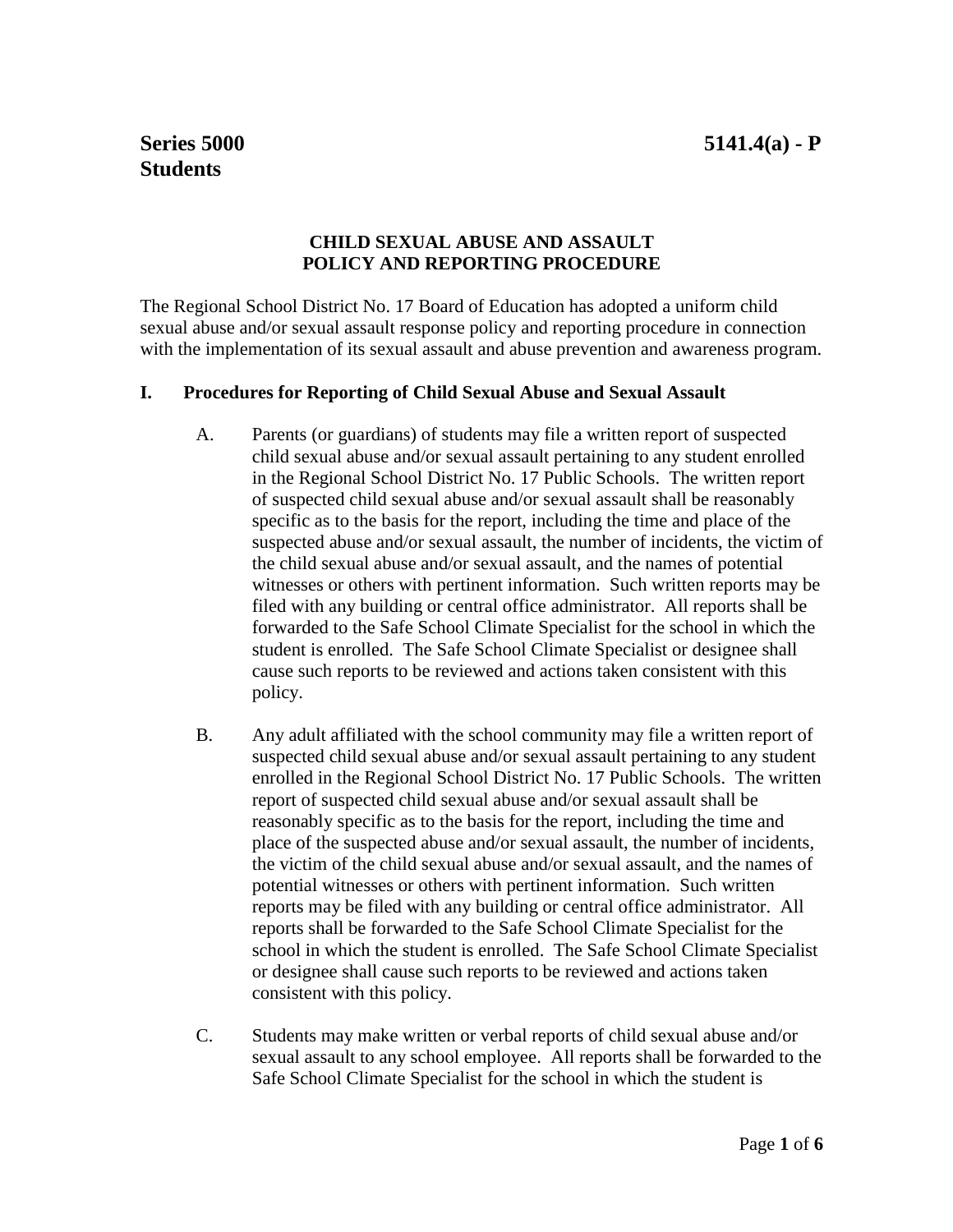enrolled. The Safe School Climate Specialist or designee shall cause such reports to be reviewed and actions taken consistent with this policy.

D. Upon receipt of any report of child sexual abuse and/or sexual assault from any source, a school employee shall report such suspicion to the appropriate authority in accordance with Board Policy #5141.4, pertaining to REPORTS OF SUSPECTED ABUSE OR NEGLECT OF CHILDREN OR SEXUAL ASSAULT OF STUDENTS BY SCHOOL EMPOYEES.

#### **II. Procedures for Review of Reports of Child Sexual Abuse and/or Assault**

- A. The Safe School Climate Specialist or designee for the school in which the student is enrolled shall be responsible for reviewing any reports of suspected child sexual abuse and/or sexual assault. In the event that the suspected child sexual abuse and/or sexual assault has not yet been reported to the appropriate authority in accordance with Board Policy #5141.4, pertaining to REPORTS OF SUSPECTED ABUSE OR NEGLECT OF CHILDREN OR SEXUAL ASSAULT OF STUDENTS BY SCHOOL EMPOYEES, the Safe School Climate Specialist or designee shall promptly cause such a report to be made.
- B. If/when such report alleges that an employee of the Board of Education or other individual under the control of the Board is the perpetrator of child sexual abuse and/or sexual assault, the Safe School Climate Specialist or designee shall immediately notify the Superintendent of Schools, who shall cause such report to be investigated in accordance with Board Policy #5141.4, pertaining to REPORTS OF SUSPECTED ABUSE OR NEGLECT OF CHILDREN OR SEXUAL ASSAULT OF STUDENTS BY SCHOOL EMPOYEES.
- C. The Safe School Climate Specialist or designee shall also promptly notify the parents or guardians of the student about whom a report of suspected child sexual abuse and/or sexual assault has been made. The notification requirement shall not apply if a parent or guardian is the individual suspected of perpetrating the child sexual abuse and/or sexual assault. The Safe School Climate Specialist or designee shall offer to meet with the parents or guardians of the student about whom a report of suspected child sexual abuse and/or sexual assault has been made, in order to discuss the district's review and support procedures, including but not limited to: 1) actions that child victims of sexual abuse and/or sexual assault and their families may take to obtain assistance, 2) intervention and counseling options for child victims of sexual abuse and/or assault, and 3) access to educational resources to enable child victims of sexual abuse and/or sexual assault to succeed in school. If either a Department of Children and Families ("DCF") investigation or a police investigation is pending pertaining to the report of suspected child sexual abuse and/or sexual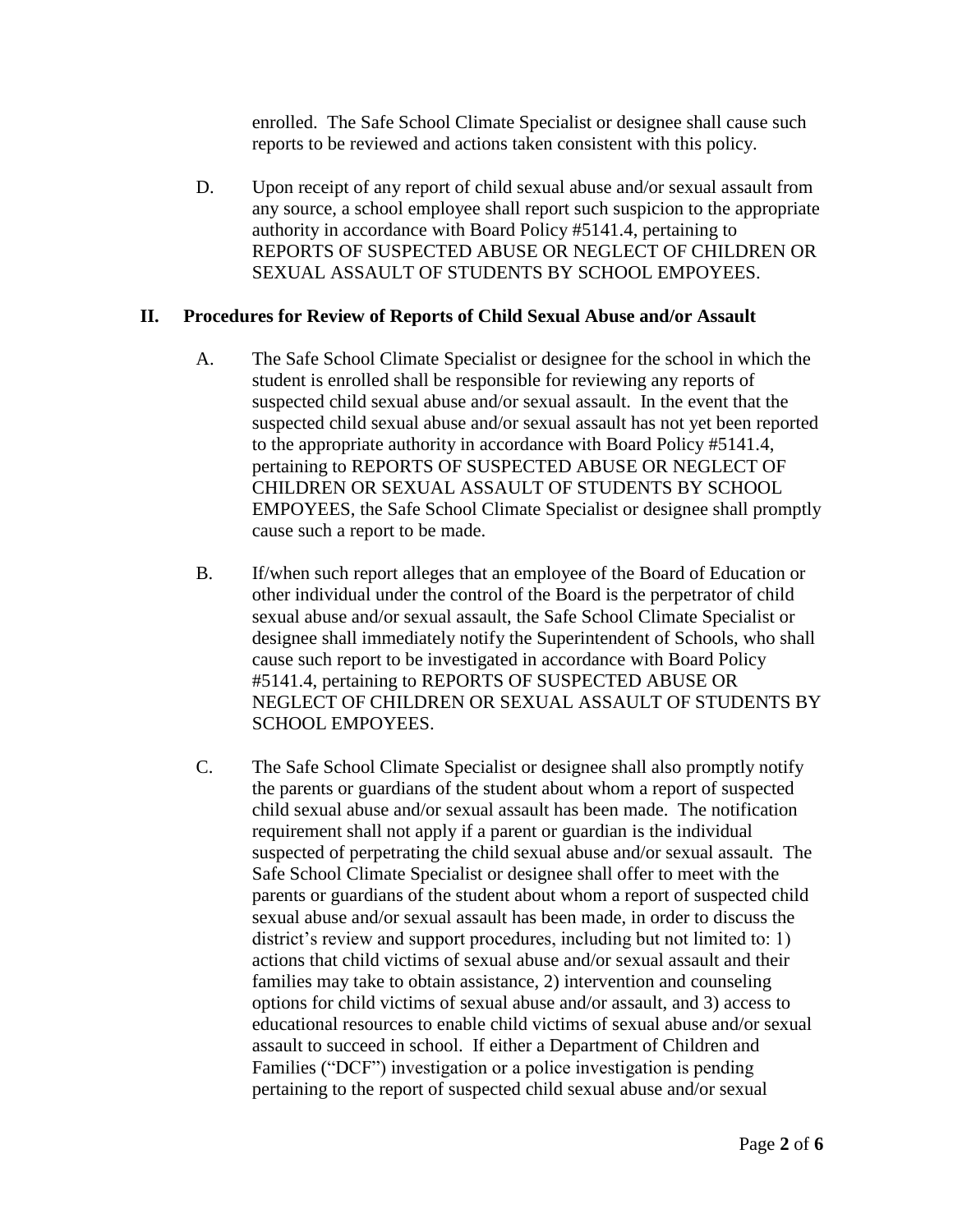assault, the Safe School Climate Specialist or designee shall obtain the permission of DCF and/or the police department conducting the investigation prior to informing the parents/guardians of the report.

- D. In the event that the report of suspected child sexual abuse and/or sexual assault alleges that another student enrolled in the Regional School District No. 17 Public Schools is the perpetrator of the sexual abuse and/or sexual assault, the Safe School Climate Specialist or designee shall also take appropriate action to investigate or cause such a report to be investigated, and appropriate remedial actions taken, in accordance with Board Policy #5141.4 pertaining to REPORTS OF SUSPECTED ABUSE OR NEGLECT OF CHILDREN OR SEXUAL ASSAULT OF STUDENTS BY SCHOOL EMPOYEES, Board Policy #5131.911, pertaining to Bullying Prevention and Intervention, and Board Policy #5145.5, Sex Discrimination and Sexual Harassment.
- E. The Safe School Climate Specialist or designee shall develop a student support plan for any who has been a victim of child sexual abuse and/or sexual assault. The report of suspected sexual abuse and/or assault need not be verified prior to the implementation of a support plan. The elements of the support plan shall be determined in the discretion of the Safe School Climate Specialist or designee, and shall be designed to support the student victim's ability to access the school environment.

## **III. Support Strategies**

- A. Child sexual abuse and/or sexual assault can take many forms and can vary dramatically in the nature of the offense and the impact the behavior may have on the victim and other students. Accordingly, there is no one prescribed response to child sexual abuse and/or sexual assault.
- B. The following sets forth possible interventions and supports which may be utilized to support individual student victims of child sexual abuse and/or sexual assault:
	- 1. Referral to a school counselor, psychologist or other appropriate social or mental health service.
	- 2. Encouragement of the student victim to seek help when feeling overwhelmed or anxious in the school environment.
	- 3. Facilitated peer support groups.
	- 4. Designation of a specific adult in the school setting for the student victim to seek out for assistance.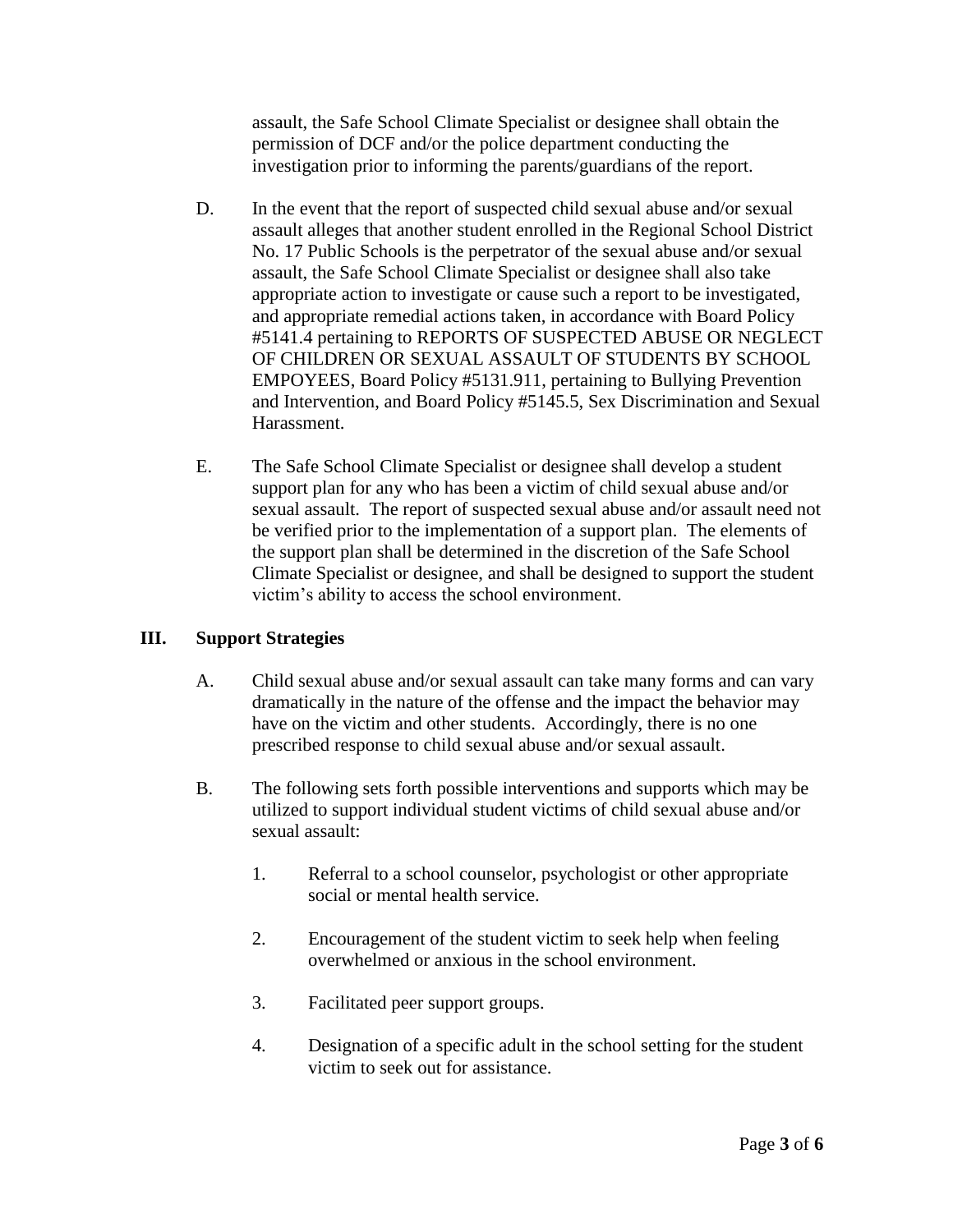- 5. Periodic follow-up by the Safe School Climate Specialist and/or Title IX Coordinator with the victim of sexual abuse and assault.
- C. The following sets forth possible interventions and supports which may be utilized systemically as prevention and intervention strategies pertaining to child sexual abuse and/or sexual assault:
	- 1. School rules prohibiting sexual assault and establishing appropriate consequences for those who engage in such acts.
	- 2. School-wide training related to prevention and identification of, and response to, child sexual abuse and/or sexual assault.
	- 3. Age-appropriate educational materials designed for children in grades kindergarten to twelve, inclusive, regarding child sexual abuse and sexual assault awareness and prevention that will include information pertaining to, and support for, disclosures of sexual abuse and sexual assault, including but not limited to:
		- (a) the skills to recognize child sexual abuse and sexual assault, boundary violations and unwanted forms of touching and contact, and the ways offenders groom or desensitize victims; and
		- (b) strategies to promote disclosure, reduce self-blame and mobilize bystanders.
	- 4. Promotion of parent involvement in child sexual abuse and sexual assault prevention and awareness through individual or team participation in meetings, trainings and individual interventions.
	- 5. Respectful and supportive responses to disclosures of child sexual abuse and/or sexual assault by students.
	- 6. Use of peers to help ameliorate the plight of victims and include them in group activities.
	- 7. Continuing awareness and involvement on the part of students, school employees and parents with regards to prevention and intervention strategies.

## **IV. Safe School Climate Specialists**

The Safe School Climate Specialists for the Regional School District No. 17 Public Schools are: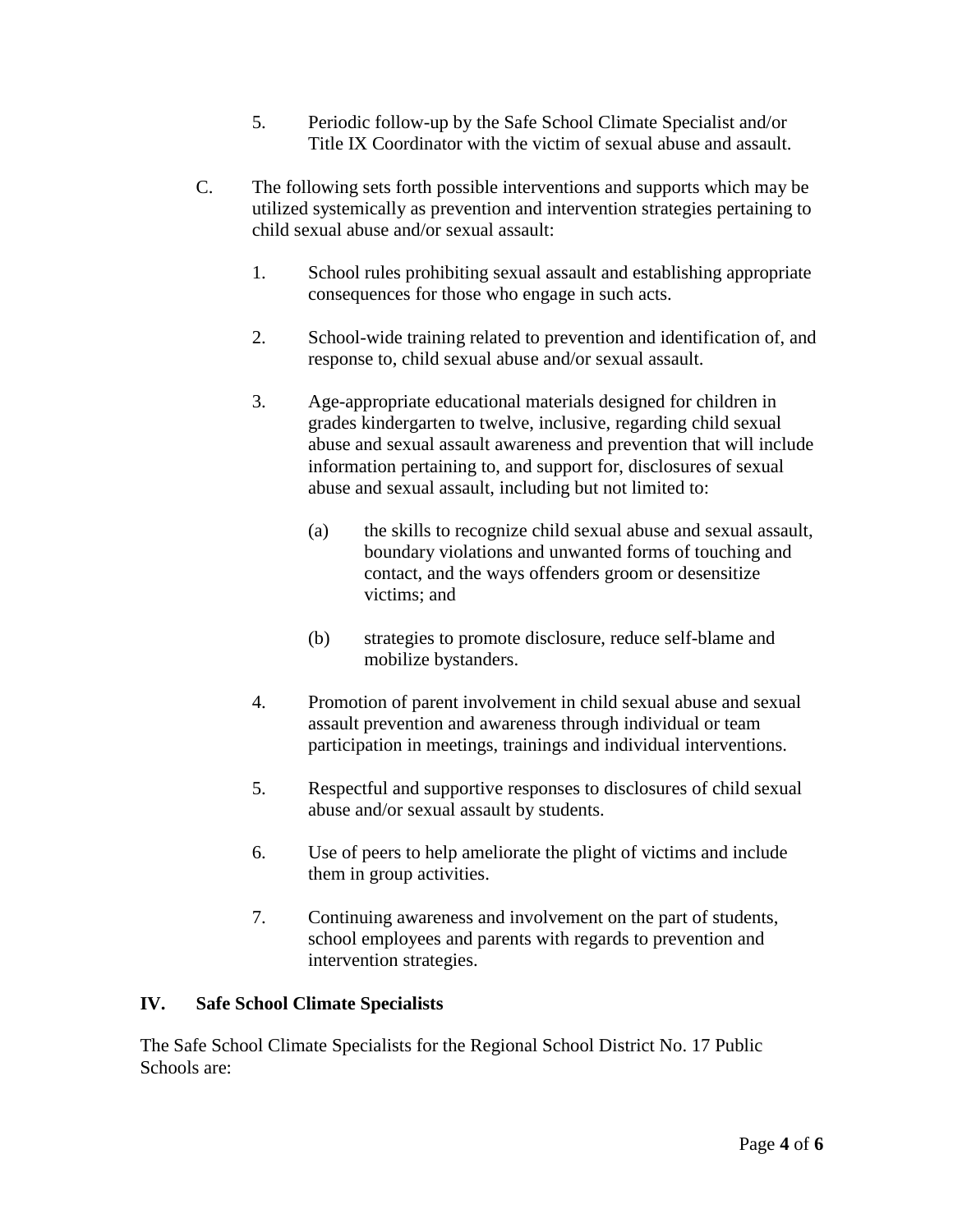[list by name, title, school building and email and telephone contact information]

## **V. Community Resources**

The Board of Education recognizes that prevention of child sexual abuse and sexual assault requires a community approach. Supports for victims and families will include both school and community sources. The national, state and local resources below may be accessed by families at any time, without the need to involve school personnel.

## A. National Resources:

National Center for Missing & Exploited Children Resource Center http://www.missingkids.com/Publications 699 Prince Street, Alexandria, Virginia 22314-3175 24-hour call center: 1-800-843-5678

● Online resource center contains publications on child safety and abuse prevention, child sexual exploitation, and missing children.

National Children's Advocacy Center www.nationalcac.org 210 Pratt Ave., Huntsville, Alabama 35801 Telephone: (256) 533-5437

National Child Traumatic Stress Network

www.nctsn.org General information on childhood trauma, including information on child sexual abuse.

• NCCTS — Duke University 1121 West Chapel Hill Street Suite 201 Durham, NC 27701 Telephone: (919) 682-1552

National Sexual Violence Resource Center (Includes Multilingual Access) http://www.nsvrc.org/projects/multilingual-access/multilingual-access 123 North Enola Drive Enola, PA 17025 Toll Free Telephone: 877-739-3895

Darkness to Light http://www.d2l.org Grassroots national non-profit organization to educate adults to prevent, recognize and react responsibly to child sexual abuse. 1064 Gardner Road, Suite 210 Charleston, SC 29407 National Helpline: (866) FOR-LIGHT Administrative Office: (843) 965-5444